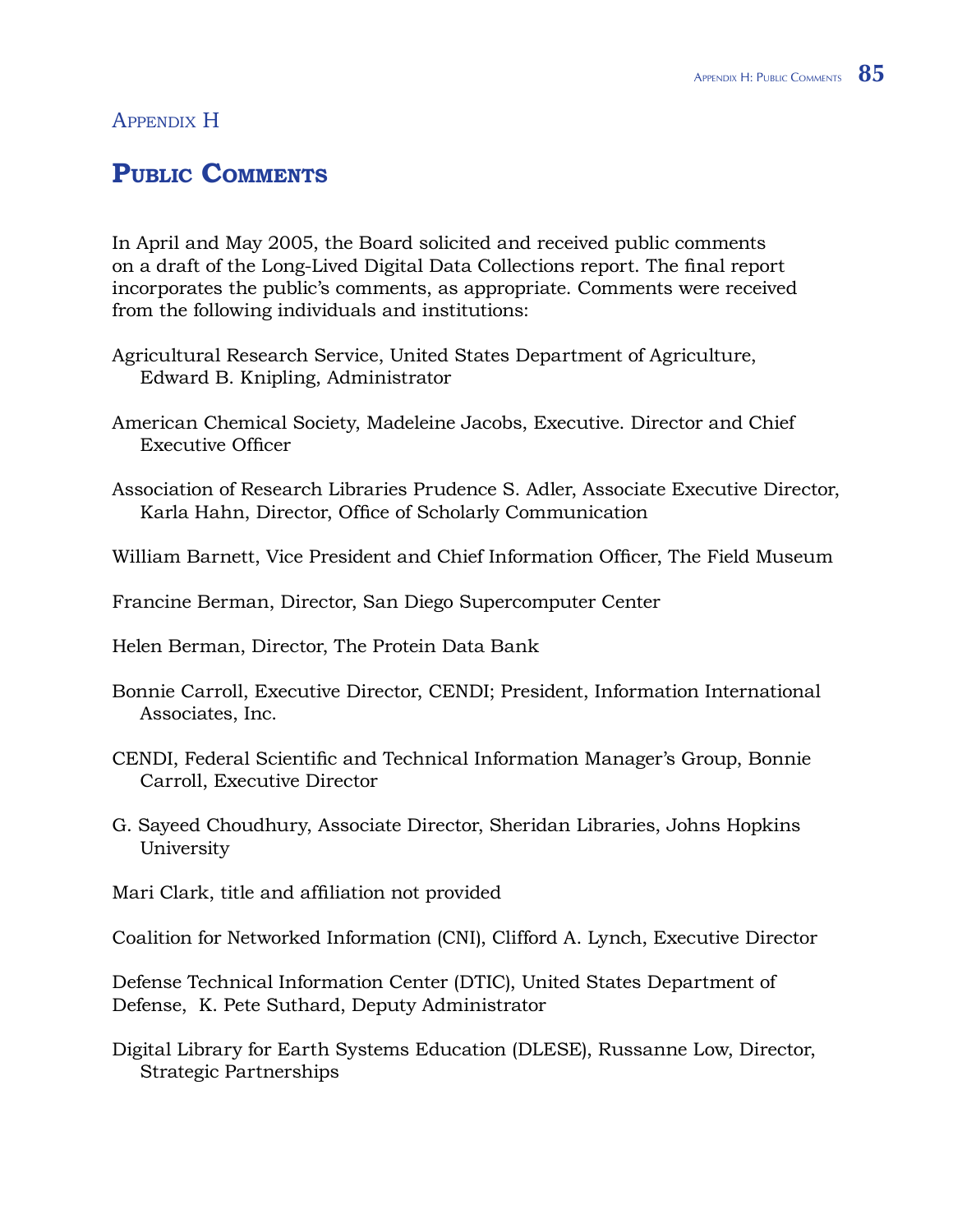- Gerald F. Guala, United States Department of Agriculture, National Plant Data Center
- Inter-University Consortium for Political and Social Research (ICPSR), University of Michigan, Mary Vardigan, Director, Collection Delivery
- Eric Jakobsson, Director, National Institute for General Medical Sciences Center for Bioinformatics and Computational Biology
- Bernadette L. Kirk, Nuclear Science and Technology Division, Oak Ridge National Laboratory
- John McManus, Professor, Marine Biology and Fisheries, Director, National Center for Caribbean Coral Reef Research (NCORE), Rosenstiel School of Marine and Atmospheric Science
- Reagan Moore, Associate Director, Data-Intensive Computing, San Diego Supercomputer Center
- National Aeronautics and Space Administration (NASA), Ghasem Asrar, Deputy Associate Administrator, Science Mission Directorate
- National Institutes of Health, Office of Extramural Research, Israel Lederhendler, OERRM Staff
- National Library of Medicine, Betsy L. Humphreys, Deputy Director
- Bruce Schatz, Professor, University of Illinois at Urbana-Champaign School of Library and Information Science, Department of Computer Science, Faculty, Institute for Genomic Biology, Senior Research Scientist, National Center for Supercomputing Applications
- The Smithsonian Institution, Alyssa Gundersen, Special Advisor, Office of the Under Secretary for Science
- Steven Totosy de Zepetnek, Editor, CLCWeb: Comparative Literature and Culture; Editor, Purdue Books in Comparative Cultural Studies
- Paul Uhlir, Director, Office of International Scientific and Technical Information Programs (ISTIP), The National Academies
- United Kingdom Digital Curation Centre (DCC), Peter Buneman, DCC Research Director, University of Edinburgh, Liz Lyon, DCC Associate Director, University of Bath, Chris Rusbridge, DCC Director, University of Edinburgh